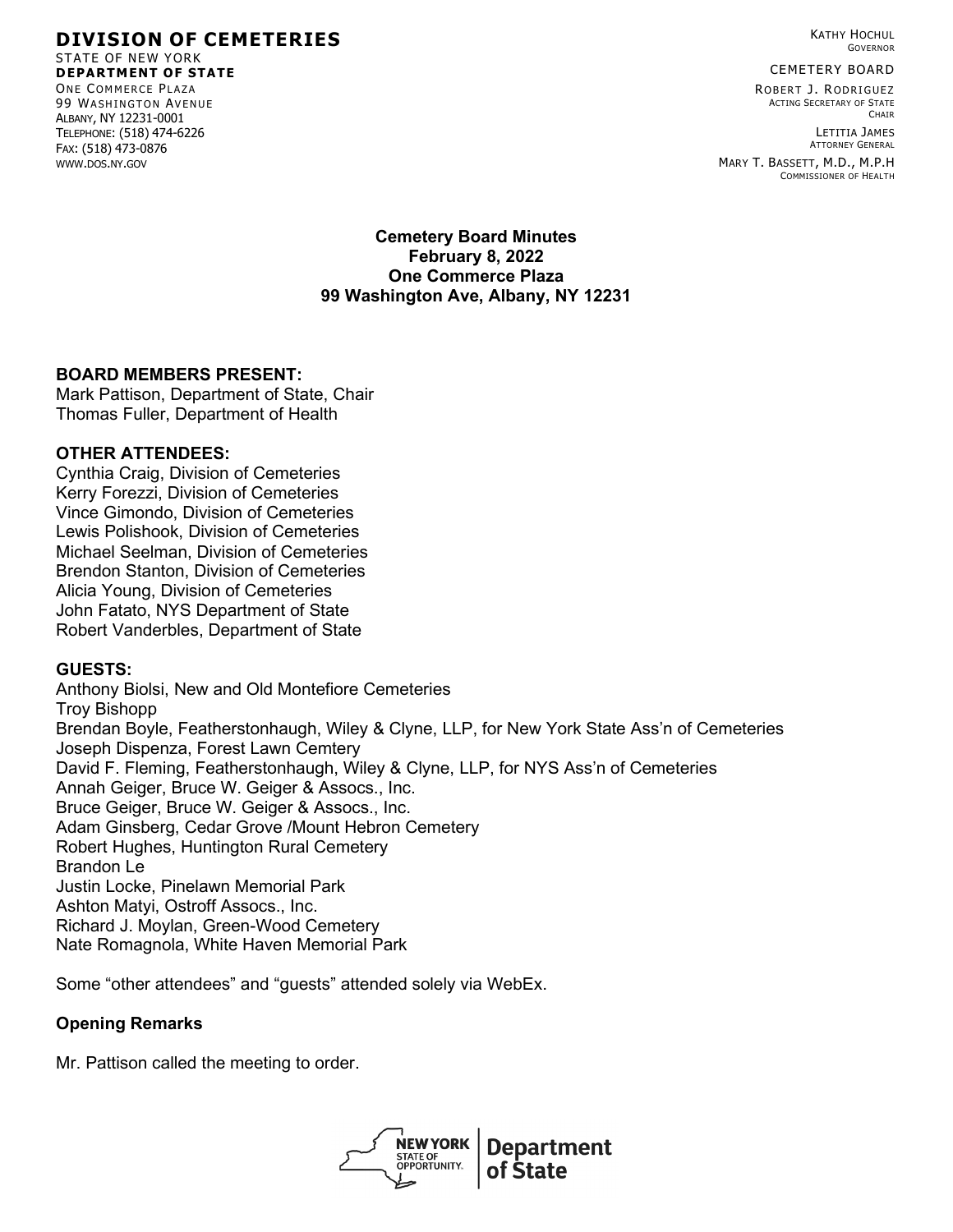Mr. Pattison noted that this is an in-person meeting. One Board member, Jill Faber, representative of the Attorney General, could not attend but might join the meeting later by phone. The meeting is recorded via WebEx. Please mute your line unless you are speaking. When there is an opportunity for public comment, please identify yourself. If you are a lobbyist you are required to identify yourself.

A link to the video recordings of New York State Cemetery Board meetings, including this meeting, can be found on the Division's website, [www.dos.ny.gov/cemeteries.](http://www.dos.ny.gov/cemeteries)

# **22-02-A-13 Minutes of Previous Meetings**

Motion was made, seconded, and unanimously adopted approving the minutes of the Board's January 18, 2021 meeting, without change.

# **22-02-B-14 Legislation and Regulations**

1. Legislation

Mr. Vanderbles referred the Board to his previously-circulated legislative report.

Mr. Polishook added that one bill seeks to do away with our "net appreciation" calculation and replace it with total return investing, where a cemetery could withdraw a certain percentage of the total value of the fund each year. There is discussion in many jurisdictions about the issue of total return investing; several states have moved to total return investing, and several are considering legislation on this subject.

# 2. Regulations

Mr. Vanderbles stated that he is working on preparing a notice of adoption of the abandonment regulations.

#### . **22-02-C-15 Division Report**

Mr. Polishook reported as follows:

- 1. Staffing: We have an accepted offer for the Buffalo Investigator position, starting March 3. A candidate declined our offer for an Albany-based Senior Accountant position to declined the position; we are recanvassing.
- 2. Annual Report: the annual report deadline is approaching; thanks to follow-up calls by Bridget Coleman, our compliance rate has improved.

Mr. Pattison encouraged cemeteries to file their annual reports on line.

# **22-02-D-16 Vandalism, Abandonment and Monument Repair or Removal Fund Report**

Assistant Director Alicia Young provided the vandalism report.

The vandalism collections for calendar year 2022 are \$87,296.00. Assessment collections were \$25,818. Fiscal year collections from April 1, 2021 are: Vandalism \$227,823.96; assessment \$103,096.

Payments for this fiscal year total \$393,561.84.

Currently there are seven applications in the pipeline for approval totaling \$239,652.60.

The Board has approved \$543,477.08 in hazardous monument applications this fiscal year.

There are two applications on the agenda for this meeting totaling \$96,920.57.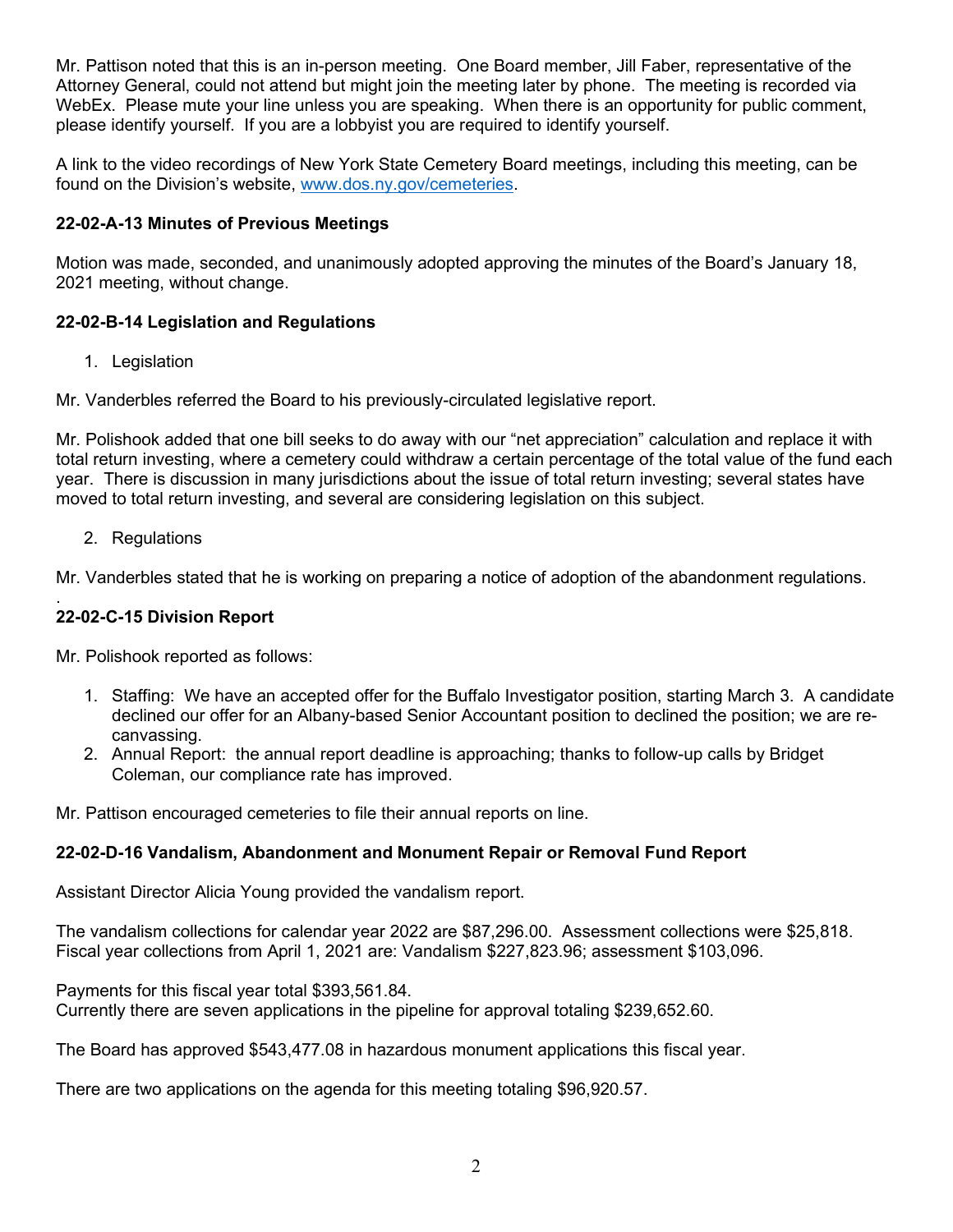# Mt. Pleasant Cemetery, No. 27-017 (Madison), \$19,295.17

After discussion, a motion was made, seconded, and unanimously adopted approving the application by this cemetery for funds to repair 24 hazardous monuments in the amount of \$19,295,17, subject to availability of funds.

The discussion of this application can be found in the video recording of this meeting at 8:18-10:31.

#### Resthaven Cemetery, No. 35-029 (Ontario), \$77,625.40

After discussion, a motion was made, seconded, and unanimously adopted approving the application for funds to repair 45 hazardous monuments in the amount of \$77,625.40, subject to availability of funds, and further contingent on waiting for the notice to run for the full 60 days, until February 18, 2022.

The complete discussion of this application can be found in the video recording of this meeting at 10:32-16:07.

. In the course of discussing this application, Mr. Pattison noted that there has been a decline in the number of applications for restoration of hazardous monuments and asked whether there had been any uptick in applications. Mr. Seelman reported that monument dealers remain very busy and therefore have limited availability for this type of work.

# **22-02-E-17 55-026 McLean Cemetery – Major Renovation**

Investigator Brendon Stanton stated that in this application, the cemetery seeks approval of a major alteration to repair a mostly disused receiving vault, for a total cost of approximately \$3,000.

A motion was made, seconded and unanimously adopted approving this repair application for a total cost of approximately \$3,000 in general funds.

The complete discussion of this application can be found in the video recording of this meeting at 16:10-19:40.

# **22-02-F-18 15-027 Forest Lawn and 61-002 Attica—Merger**

Forest Lawn Cemetery, based in Buffalo, and Attica Cemetery, in Wyoming County, seek to merge.

After extensive discussion, a motion was made, seconded, and unanimously adopted recommending the approval of the merger of these two cemeteries, but not voting on or recommending approval of the certificate of merger.

The complete discussion of this application can be found in the video recording of this meeting at 19:40-34:28.

# **22-02-G-19 15-027 Forest Lawn and 61-027 Quaker Settlement—Merger**

Forest Lawn Cemetery, based in Buffalo, and Quaker Settlement Cemetery, in Wyoming County, seek to merge.

After extensive discussion, a motion was made, seconded, and unanimously adopted recommending the approval of the merger of these two cemeteries, but not approving or consenting to the certificate of merger at this time.

The complete discussion of this application can be found in the video recording of this meeting at 34:28-42:07.